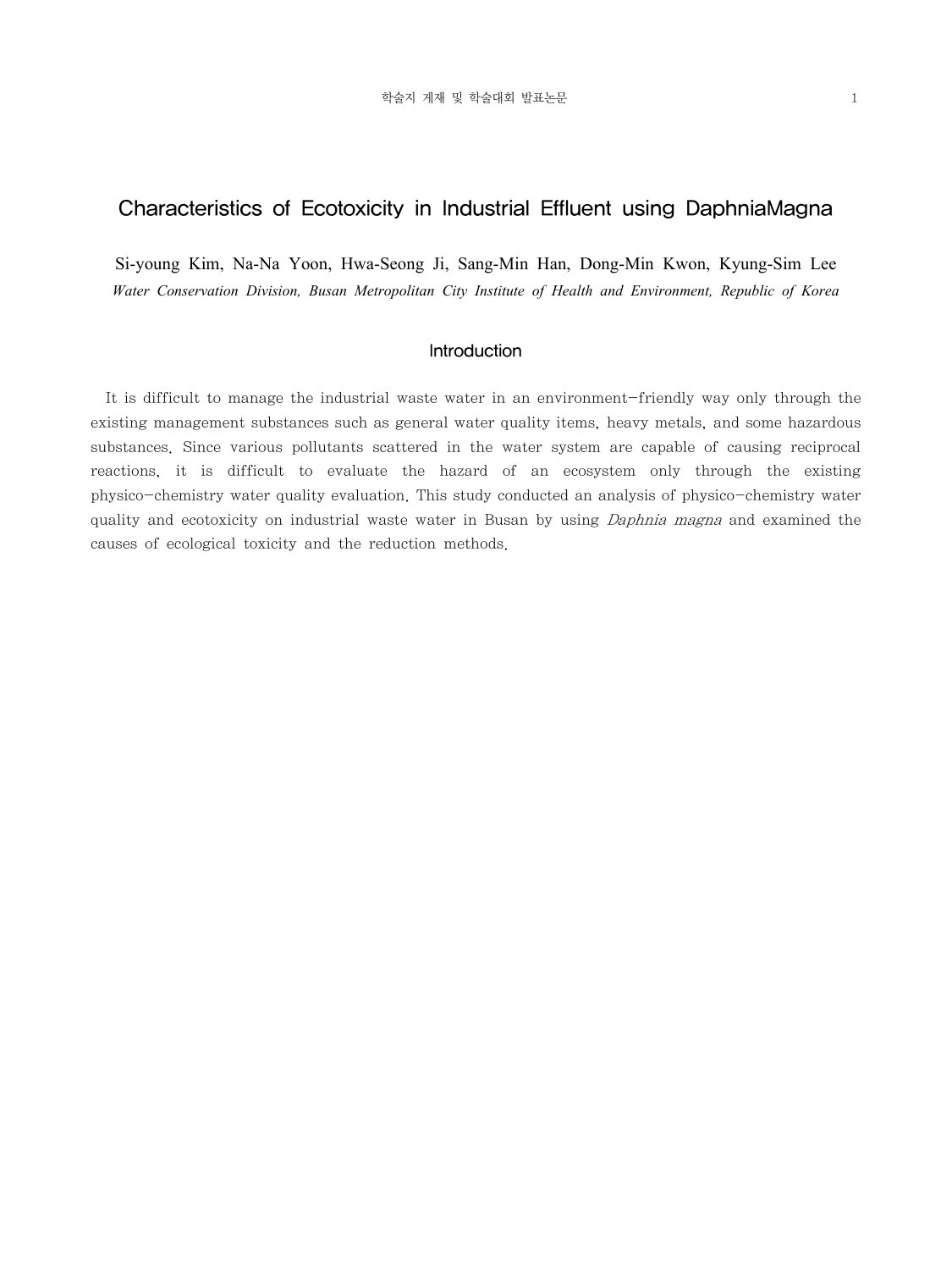# Polycyclic Aromatic Hydrocarbons(PAHs) in river and sediment around water treatment facilities, Korea

#### Seung-Ryul Jeong

*Busan Metropolitan City Institute of Health and Environment* 

#### Abstract

 Polycyclic aromatic hydrocarbons (PAHs) were determined in water and sediment around water treatment facilities in Korea (STP, WTP, VTP). The removal efficiency of total PAHs from most of the influent samples was more than 90% in effluent. The total PAH concentrations of the river around the water treatment plant ranged from 0.05 to 0.93  $\mu g/L$ . The total PAHs concentrations of sediment ranged from 21.06 to 579.48 ng/g dry weight. Most of the sediment samples with FluA:pyr<1 and PhA/AnT<1 were charateristic of a mixed pattern of pyrolytic and petrogenic input. These results indicate that the contamination of PAHs comes from various sources around water treatment facilities

Key words : PAHs, watertreatmentfacility, influent, effluent, removalefficiency, river, sediment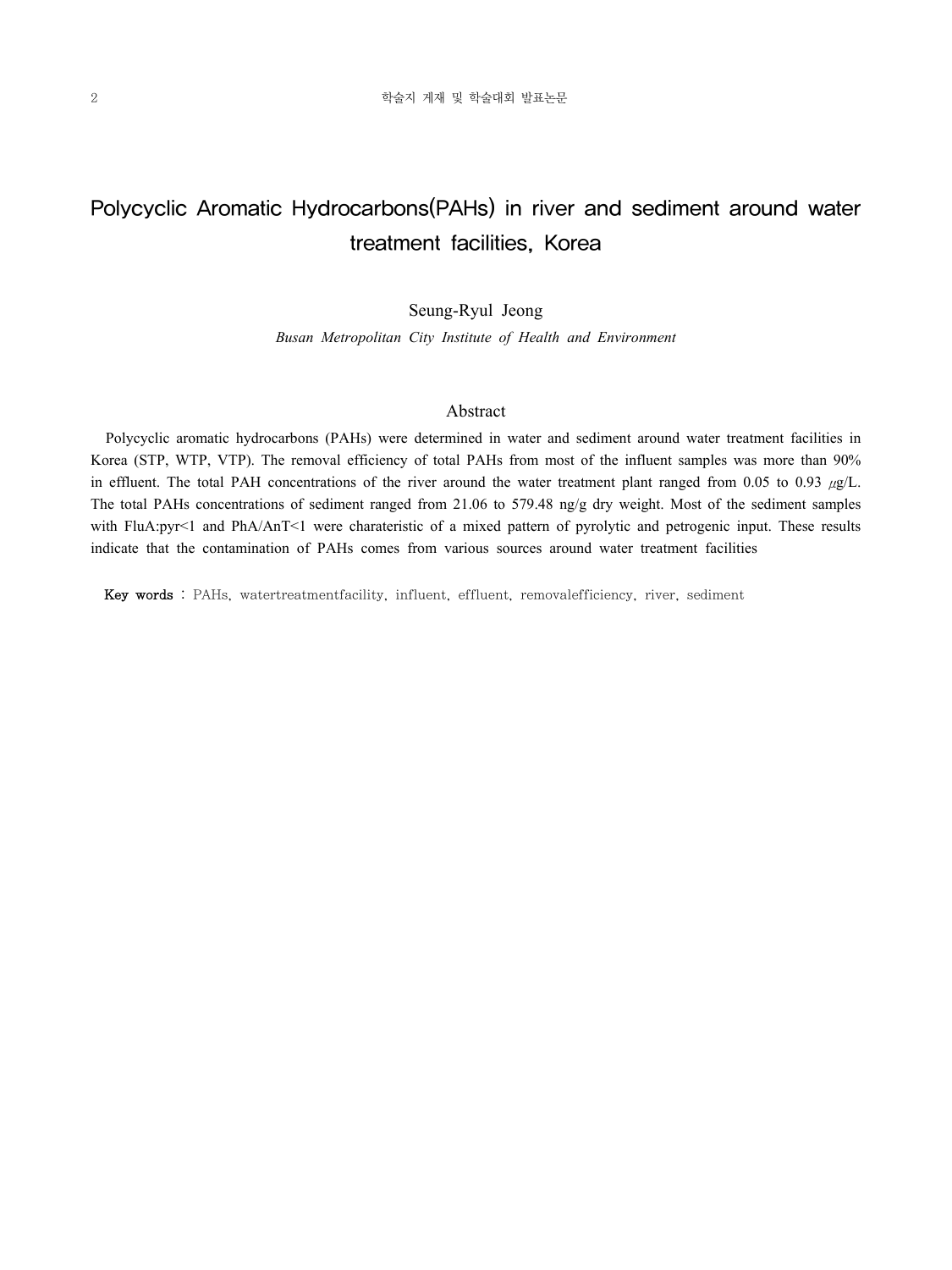### A Study on Mineral Characteristics of Drinking Water in Busan

Jae-Eun Jeong, Dong-Min Kwon, Si-Young Kim, Seong-Hwa Choi, Ki-won Kwon

*Busan Metropolitan City Institute Of Health & Environment, 1276-1 Gwang 4-Dong, Suyeong-Gu, Busan, Korea*

#### Abstract

 This study was carried out to evaluate mineral characteristics of ground water(301 sites), spring water(180 sites) and bottled drinking water(27 brands) in the Busan area from 2009 to 2011. The total concentrations of the four items analyzed are groundwater (82.725 $mg/L$ ), bottled water (28.704 mg/L), and spring water (21.021 mg/L). Correlation coefficients between Mg and Ca of spring water, bottled water and ground water were 0.776, 0.772 and 0.555 ( $p < 0.01$ ) respectively, showing the highest correlation. 126 (24.8%) out of 508 drinking waters were investigated as drinking water with K index  $\geq$ 5.2 that Hashimoto defines as healthy water.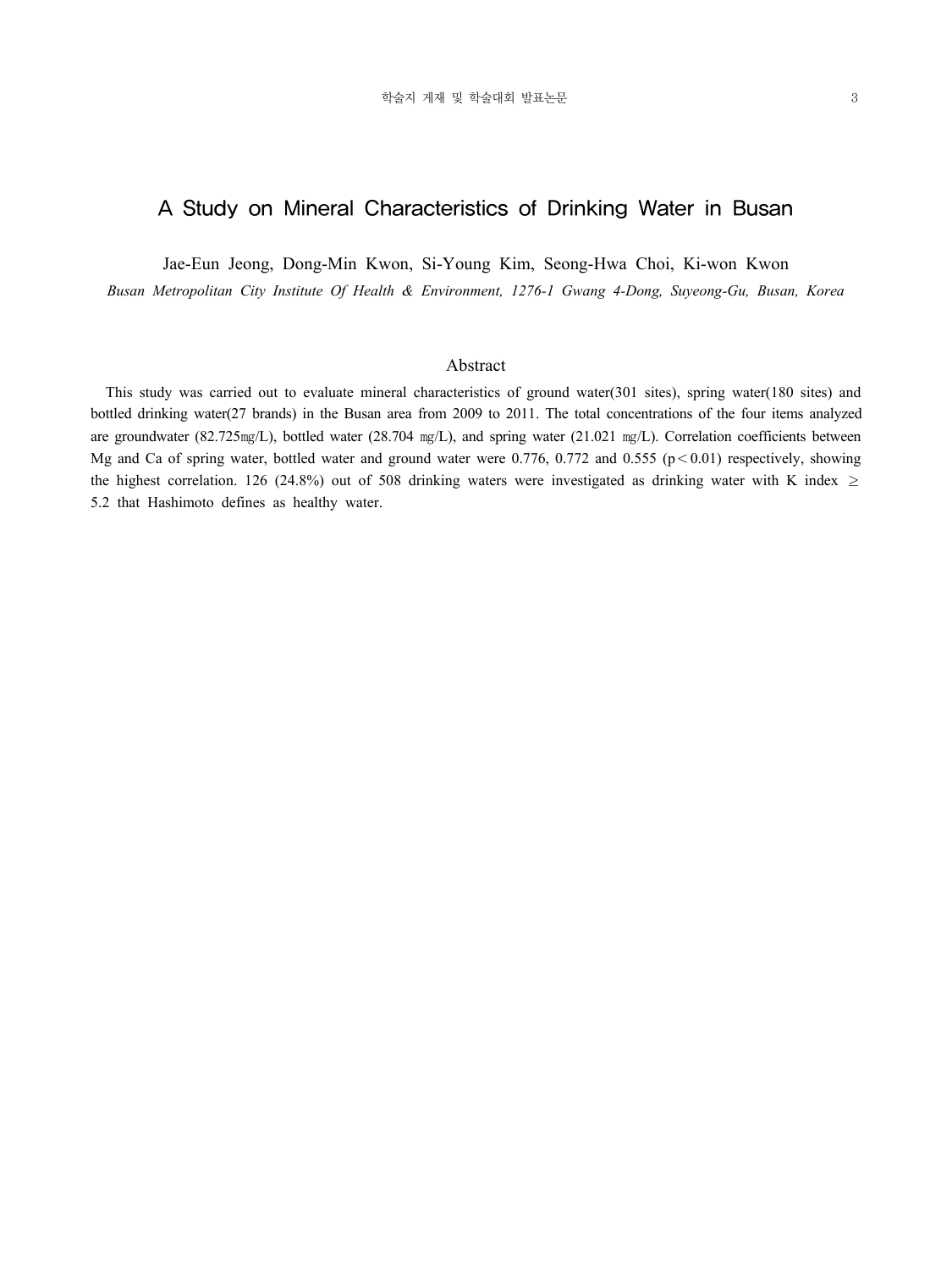# Water quality and biological characteristics of maintenance water discharged streams

#### Abstract

 This study assesses the water quality and biological (benthic macroinvertebrates) communities in various maintenance water supply systems. After the maintenance water was supplied in 2005, the BOD of the Oncheon Stream decreased and the water quality fluctuations were greatly reduced. After the maintenance water was supplied in the Suyeong River in 2008, the average BOD was also decreased. Before the discharge of sea water in Dong Stream, the COD value fluctuated severely. However, after the discharge in 2010,it showed an annual stable value of approximately 5 mg/L. In Oncheon Stream after the discharge of maintenance water from the Nakdong River, the numbers of species and individuals and the diversity index gradually increased, and the dominance index is slightly decreasing year by year.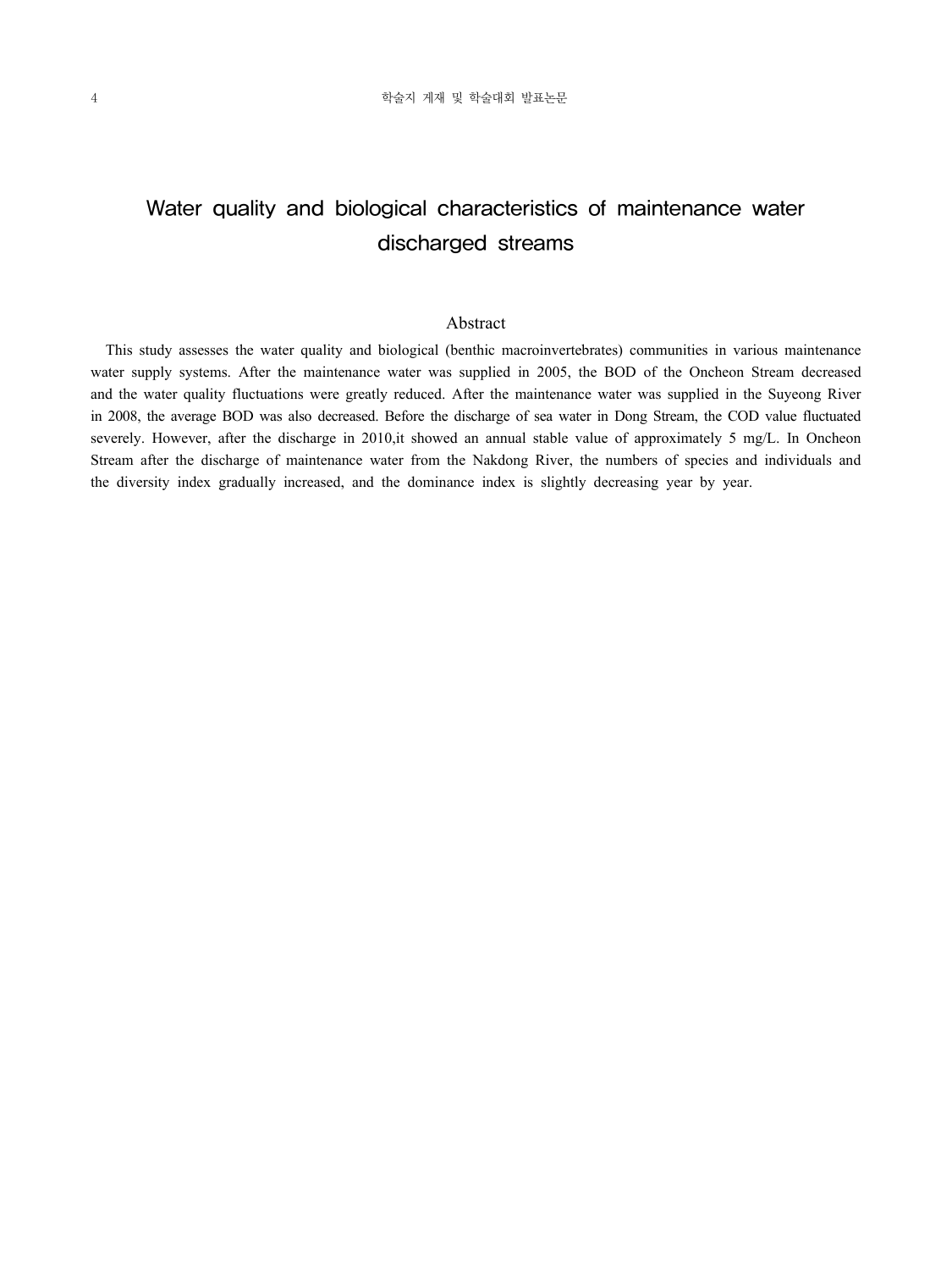### Dynamics of phytoplankton and water quality in the Seonakdong River

You-Jung Lee, Jae-Won Jung, Mi-Hee Kim, Kyung-Sim Lee, Pyung-Jong Yoo, Ki-Gon Kim *Busan Public Health & Environment Institute, Gwangan4dong, SuyoungGu, Busan, South Korea*

Keywords: Seonakdong River; Phytoplankton; Water quality determinants

#### Introduction

 The SeoNakdong River is the main branch of the Nakdong River, and it has become a reservoir-shaped river since the gates were built at Daejeo in the upper stream and Noksan in the down stream in the 1930s to secure agricultural water supply. Water quality in the dry season is degraded because of low self-purification, eutrophication of semi-closed stagnant water body and water bloom of phytoplankton. Many studies have been conducted on the management strategies of pollution sources in the Seonakdong River watershed(Hwang, 2008; Kim et al., 2002) and variation and distribution of phytoplankton groups in the lower Nakdong River(Lee et al.,2005). However, few continuous studies were conducted on the water environment in the Seonakdong River, making it difficult for decision-making on ecological management strategies. This study reports on the result of an 8-year investigation on the seasonal variations of phytoplankton and physiochemical water quality determinants in the Seonakdong River.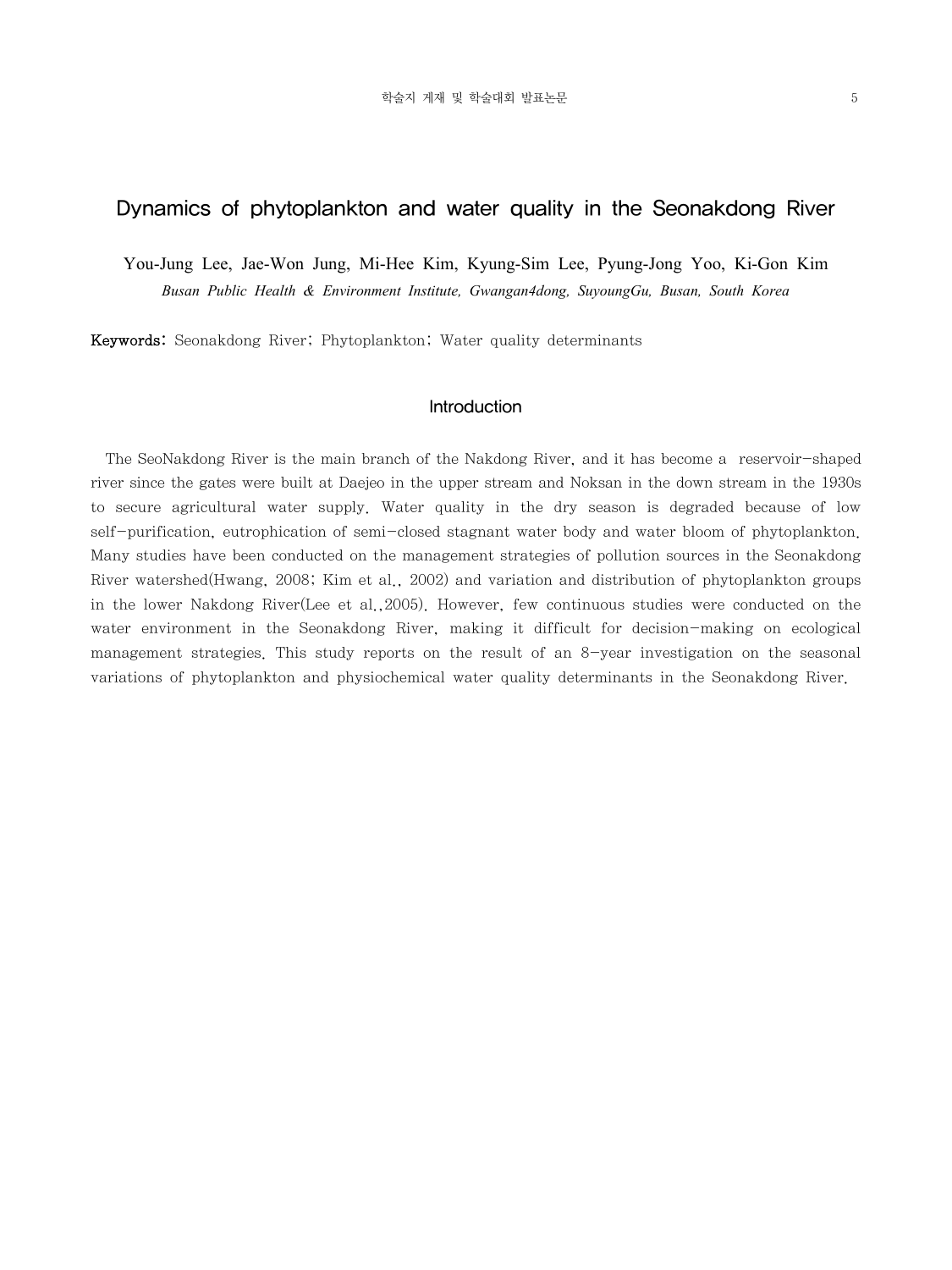한국환경과학회지 제21권(제9호), 1069~1078, 2012

## 석면함유 건축물의 석면 노출 및 위해성 평가

정재원 · 김광수 · 조순자 $^{1)}$  · 이상준 $^{2)}$ \*

부산광역시보건환경연구원, <sup>1)</sup>부산대학교 환경공학과, <sup>2</sup>부산대학교 미생물학과 (2012년 4월 2일 접수; 2012년 6월 29일 수정; 2012년 8월 31일 채택)

### Asbestos Exposure and Health Risk Assessment in Asbestos-Containing Buildings

Jae-Won Jeong, Kwang-Su Kim, Sunja Cho<sup>1)</sup>, Sang-Joon Lee<sup>2)\*</sup>

*Busan Metropolitan City Institute of Health and Environment, Busan 611-813, Korea*

*1)Department of Environmental Engineering, Pusan National University, Busan 609-735, Korea 2)Department of Microbiology, Pusan National University, Busan 609-735, Korea*

(Manuscript received 2 April, 2012; revised 29 June, 2012; accepted 31 August, 2012)

#### Abstract

 This study was performed to evaluate the asbestos exposure levels and to calculate excess lifetime cacer risks(ELCRs) in asbestos-containing buildings for maintenance and management. The range of airborne asbestos concentration of 33 buildings was  $0.0018 \sim 0.0126$  f/cc and one site exceeded indoor air-quality recommended limit 0.01 f/cc. And ELCRs based on US EPA IRIS(Integrated risk information system) model are  $1.5E-06 \sim 3.9E-05$  levels, and there was no site showed 1.0E-04 (one person per million) level or more, and 11 sites showed 1.0E-05 (one person per 100,000 people) level or more. To prevent the release of asbestos fibers, it needs operation and maintenance of asbestos-containing building materials, and there are some methods such as removal, repairment, enclosure and encapsulation. In conclusion, a risk-based air action level for asbestos in air is an appropriate metric for asbestos-containing building management.

Key Words : Asbestos, Health risk assessment, Excess lifetime cacer risks(ELCRs)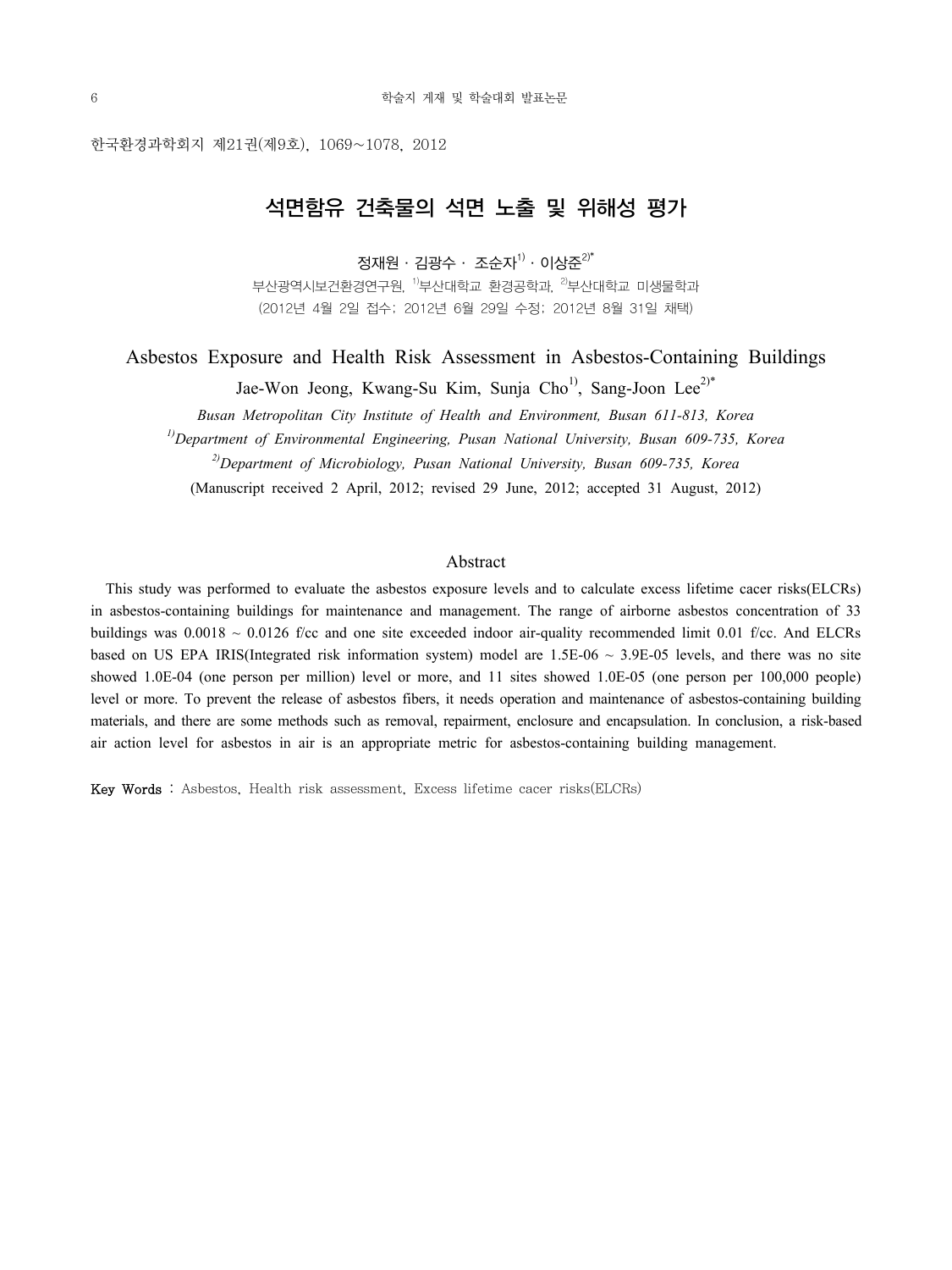한국환경과학회지 제21권(제8호), 953~963, 2012

## 부산지역 도시 열섬의 변화경향 분석 (2006-2010)

 $E P - N 3941$ <sup>1)\*</sup>

부산광역시 보건환경연구원, 1)인제대학교 대기환경정보공학과/대기환경정보연구센터 (2012년 4월 20일 접수; 2012년 5월 21일 수정; 2012년 6월 20일 채택)

### An Analysis on the Variation Trend of Urban Heat Island in Busan Area (2006-2010)

Woo-Gon Do, Woo-Sik  $Jung<sup>1</sup>$ \*

*Busan Metropolitan City of Institute of Health and Environment, Busan 613-806, Korea*

*1)Department of Atmospheric Environment Information Engineering/Atmospheric Environment Information Research Center, Inje University, Gimhae 621-749, Korea*

(Manuscript received 20 April, 2012; revised 21 May, 2012; accepted 20 June, 2012)

#### Abstract

 The annual variations of the urban heat island in Busan is investigated using surface temperature data measured at 3 automatic weather stations(AWSs) for the 5 years period, 2006 to 2010. Similar to previous studies, the intensity of the urban heat island is calculated using the temperature difference between downtown(Busanjin, Dongnae) and suburb(Gijang). The maximum hourly mean urban heat island are 1.4℃ at Busanjin site, 2300LST and 1.6 ℃ at Dongnae site, 2100LST. It occurs more often at Dongnae than Busanjin. Also the maximum hourly mean urban heat island appears in November at both sites. The urban heat island in Busan is stronger in the nighttime than in the daytime and decreases with increasing wind speed, but it is least developed in summer. Also it partly causes the increasement of nighttime PM10 concentration.

Key Words : Urban heat island, Annual variation, Intensity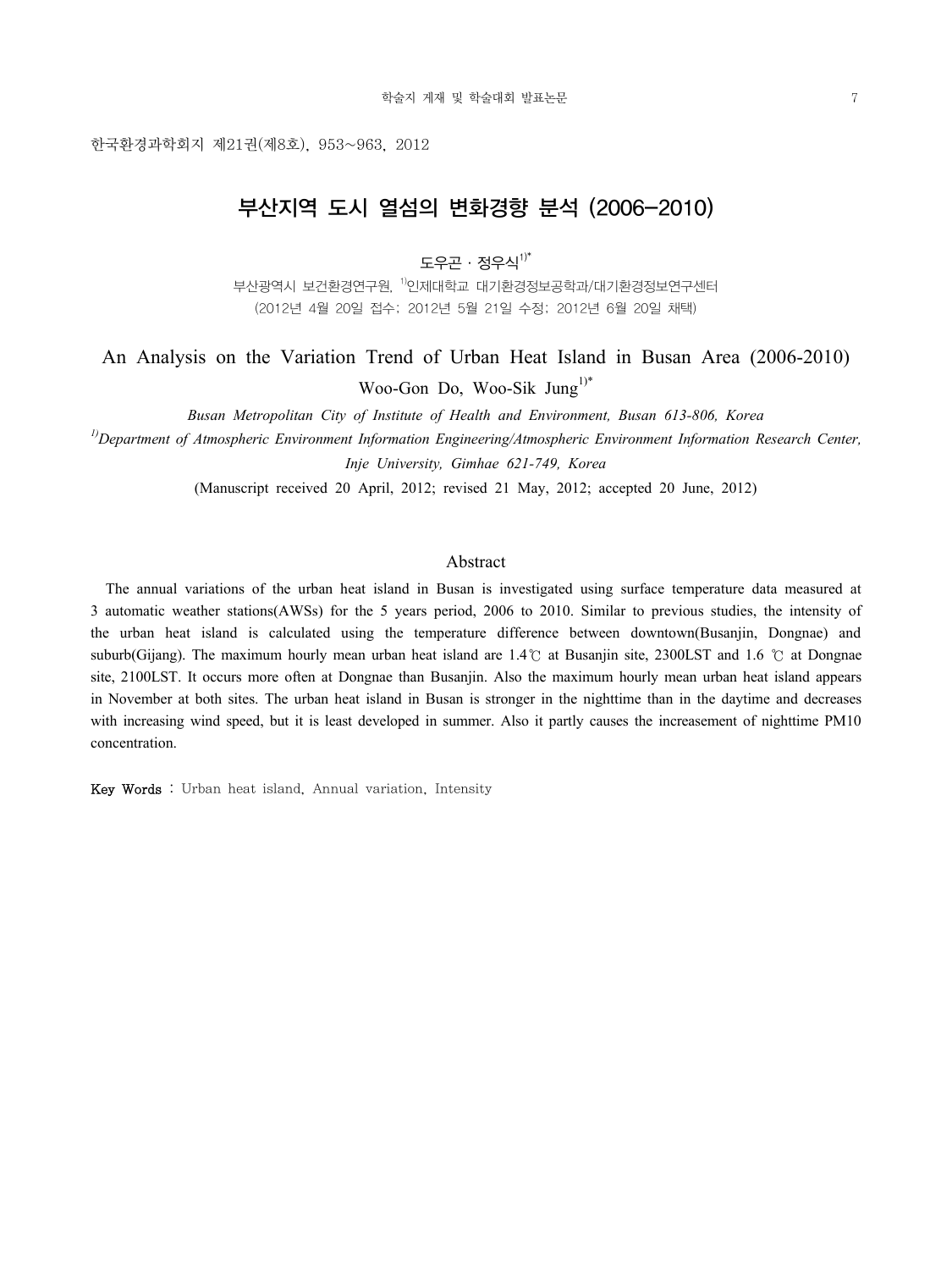한국환경과학회지 제21권(제8호), 939~951, 2012

## 부산지역 도심하천 복원에 따른 기온변화 효과 분석

정우식·도우곤1)\*

인제대학교 대기환경정보공학과/대기환경정보연구센터, <sup>1)</sup>부산광역시 보건환경연구원 (2012년 4월 20일 접수; 2012년 5월 24일 수정; 2012년 7월 20일 채택)

## An Analysis of the Temperature Change Effects of Restoring Urban Streams in Busan Area

Woo-Sik Jung, Woo-Gon  $Do^{1,*}$ 

*Department of Atmospheric Environment Information Engineering/Atmospheric Environment Information Research Center, Inje University, Gimhae 621-749, Korea*

> *1)Busan Metropolitan City of Institute of Health and Environment, Busan 613-806, Korea (Manuscript received 20 April, 2012; revised 24 May, 2012; accepted 20 July, 2012)*

#### Abstract

 This study is conducted to estimate the air temperature decreasing effects by restoring urban streams using WRF/CALMET coupled system. The types of land use on covered streams are constructed with the land cover map from Korea ministry of environment. Restoring covered streams changes the types of land use on covered areas to water. Two different types of land use(CASE 1 and CASE 2) are inputted to the WRF/CALMET coupled system in order to calculate the temperature difference. The results of the WRF/CALMET coupled system are similar to the observed values at automatic weather stations(AWS) in Busan area. Restoring covered streams causes temperature to be decreased by about  $0.34~2~\text{°C}$  according to the locations of streams and the regions that temperature is reduced are widely distributed over the restored area. Reduction of temperature is increased rapidly from morning and maximus at 13LST. Natural restoration of streams will reduce the built-up area within urban. With this, temperature reductions which are the cause to weaken the urban heat island appear. Relief of urban heat island will help to improve the air quality such as accumulation of air pollutants in within urban area.

Key Words : WRF, CALMET, Land use, Temperature, Restored urban stream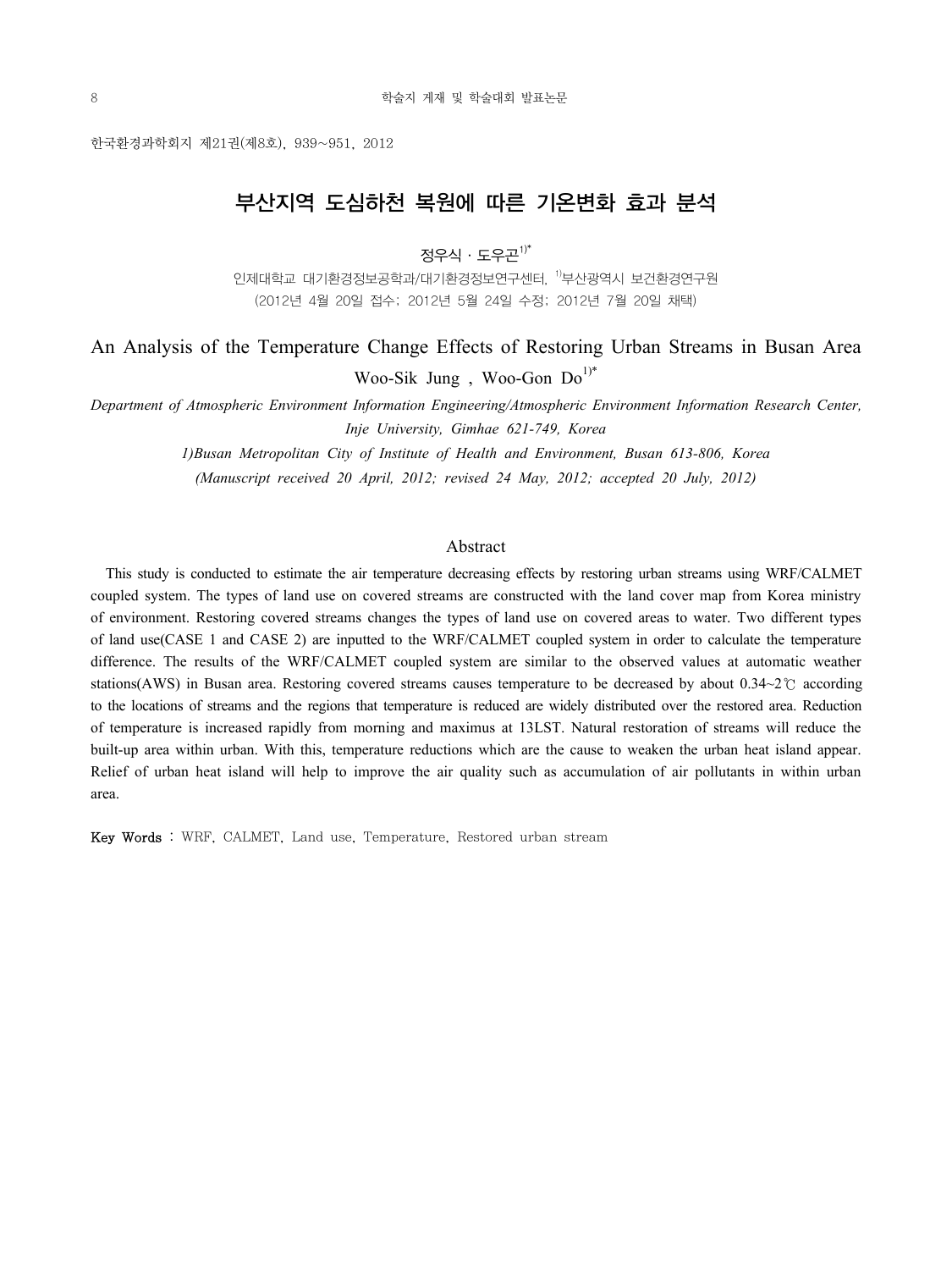### The Investigation on Density of *Culex tritaeniorhynchus* in Busan 2011

Kyeong A Kim\*, Sang Kee Min, So Hyun Park, Nam Ho Kim, Kyung Soon Cho, Sung Hyun Jin

*Division of Epidemidogy, Department of Health Research Busan Institute of Health and Environment, Busan 616-110, Korea*

 This study was carried out to investigate the time of appearance and the density of *Culex tritaeniorhynchus* in Busan region. Through the accurate classification of mosquito species, we help to announce the japanese encephalitis advising and warning and accumulate the basic data for mosquito pest control. Mosquitoes begin to appear in April, increase in August highly and decrease gradually by November. Total of 13,036 objects were classified into 7 species of mosquitoes, *Anopheles sinensis* (49.2%), *Aedes vexans nipponii* (23.4%), *Culex tritaeniorhynuchus* (22.0%), *Culex pipiens pallens* (2.7%), *Ochlerotatus togoi* (1.9%), *Armigeres subalbatus* (0.5%), and *Culex inatomii* (0.1%), *Culex tritaeniorhynchus* is the agent causing japanese encephalitis. *Culex tritaeniorhynchus* was appeared in April at first, increase in August (1316.5) highly because of high temperature, and decrease in September gradually in Busan region. The whole number of mosquitoes reduced in 2011, comparing to aerage year (2006~2010) because of rain and temperature.

Key words : Busan, Mosquito, Japanese Encephalitis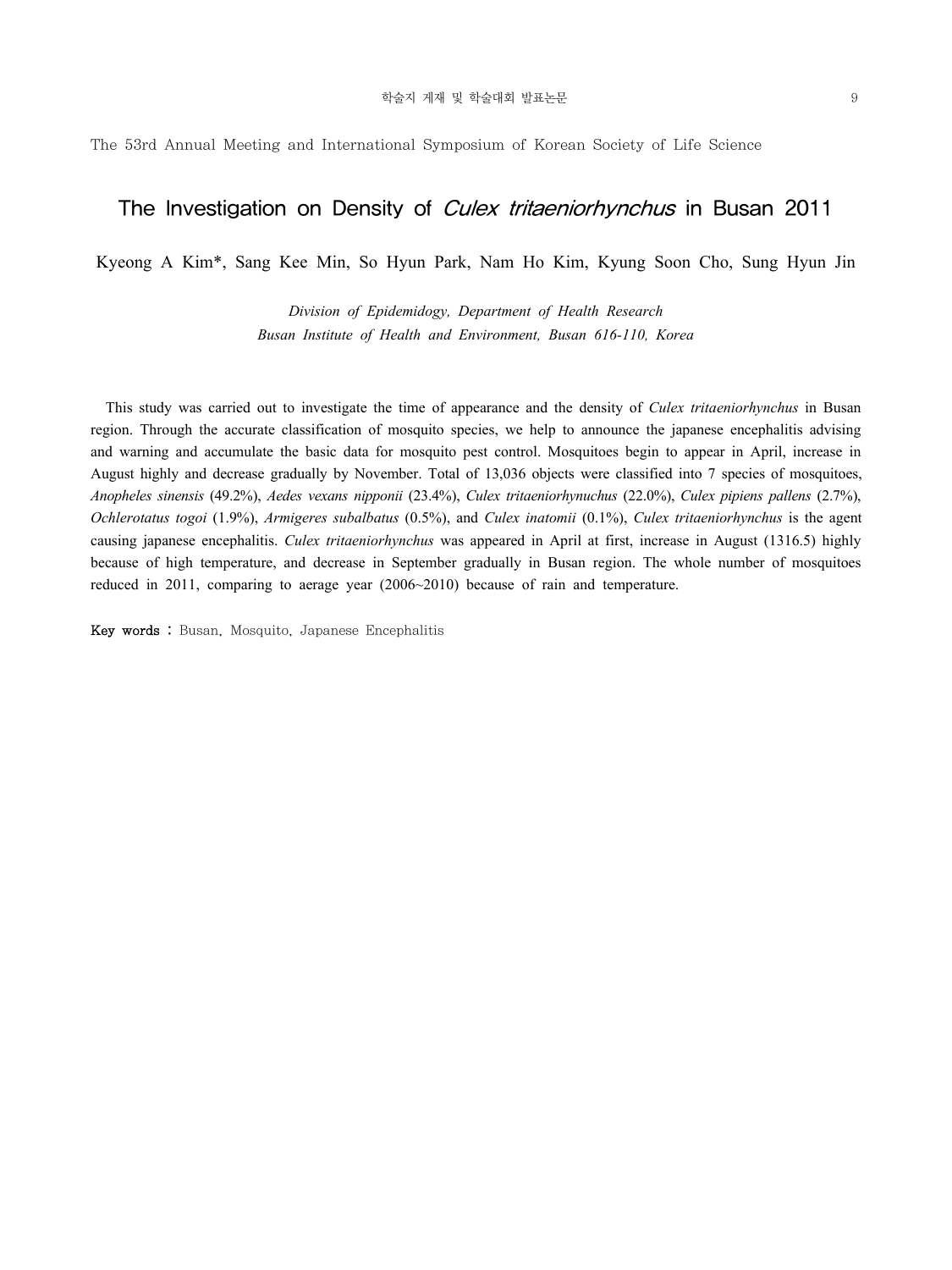# Analysis of Volatile Compounds in Flowers of Camellia in Jeju Island and Japan

Yeonsoon Choi, Seung-Ho Ko, Chang-Sik Woo and Hyung-Jye Seo

*Perfumery Research Team, Cosmetic & Personal Care Research Institute, Amore Pacific R&D Center, Yongin, Gyeonggi-do, Korea*

 The purpose of this study was to identify the volatile compounds of *Camellia* japonica L. in Jeju Island and *Camellia*  cv. *Tamaikari* in Japan. Volatile compounds were obtained by headspace method and analyzed using GC-MS. 1,8-Cineol, benzoic acid and benzldehyde were identified as main volatile compounds of Jeju Camellia flowere. On the other hadn, the major constituents of *Camellia* cv. Tamaikari were linalool, methyl salicylate and cis-linalool-3,6-oxide. 1.8-Cineol having fresh camphoraceous odor and benzaldehyde having sweet almond-like odor characterize spicy floral fragrance of *Camellia japonica L*. in Jeju island.

Key words : Camellia Japonica L., Camellia cv. Tamaikari, Volatile compounds, GC-MS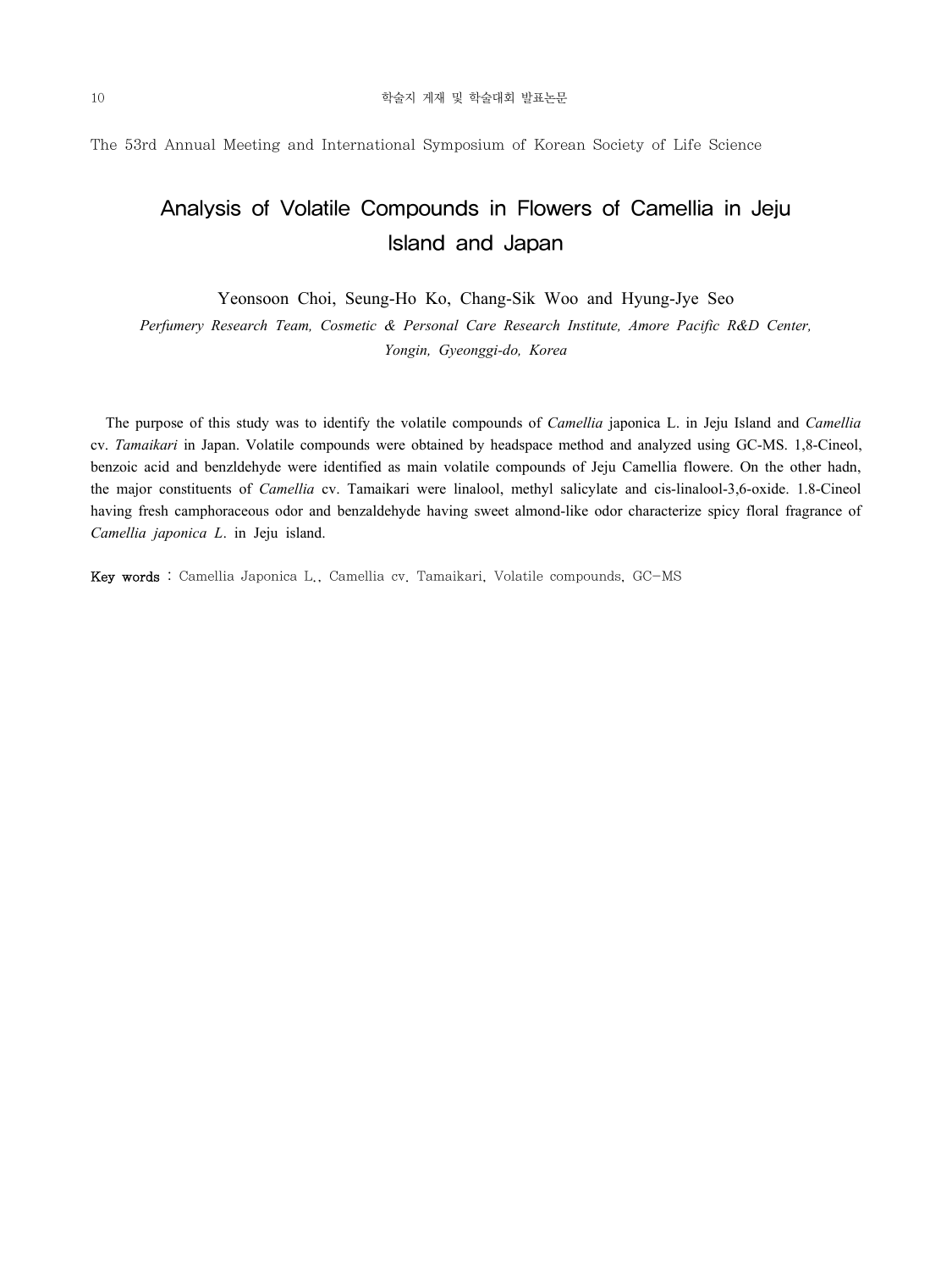### Genetic Characteristics of Enteric Virus in Busan

Nam Ho, Kim\*, Sang Kee Min, So Hyun Park, Kyeong A Kim,

Kyung Soon Cho and Sung Hyun Jin

*Division of Epidemidogy, Department of Hearth Research, Busan Institute*

*of Health and Environment, Busan 616-110, Korea*

 This study was carried out to investigate the epidemiological characteristics of the enteric virus that causing gastroenteritis in Busan. Total of 1,931 specimens were collected from feces and examined from January to December in 2011 and detected 475 (24.6%) cases of enteric virus. Among 475 positive samples, 216 cases were confirmed as rotavirus (11.2%), 141 cases as norovirus (10.1%), 82 cases as enteric adenovirus (4.3%), 34 cases as astrovirus (1.8%), and 2 cases as sapovirus (0.1%) respectively. We classified by months, enteric virus is detected more frequently from December to April (79.6%). Many genotypes of norovirus have been reported with high genetic diversity. To obtain the molecular epidemiological information on norovirus sporadic ases in Busan, we analyzed the nucleotide sequences of the strains detected. Norovirus was analysed into 3 (GI.2, GI.3, GI.9) of genogroup I and 6 (GII.1, GII.2, GII.3, GII.4, GII.6, GII.8) of genogroup II. Prevalent genogroup of norovirus was group GII and genotype was GII.4 in Busan, 2011. The results of this study contribute to accumulate the currently available epidemiological data and improve public health and hygiene via development of diagnostic methods and sustainable surveillance.

Key words : Busan, enteric virus, gastroenteritis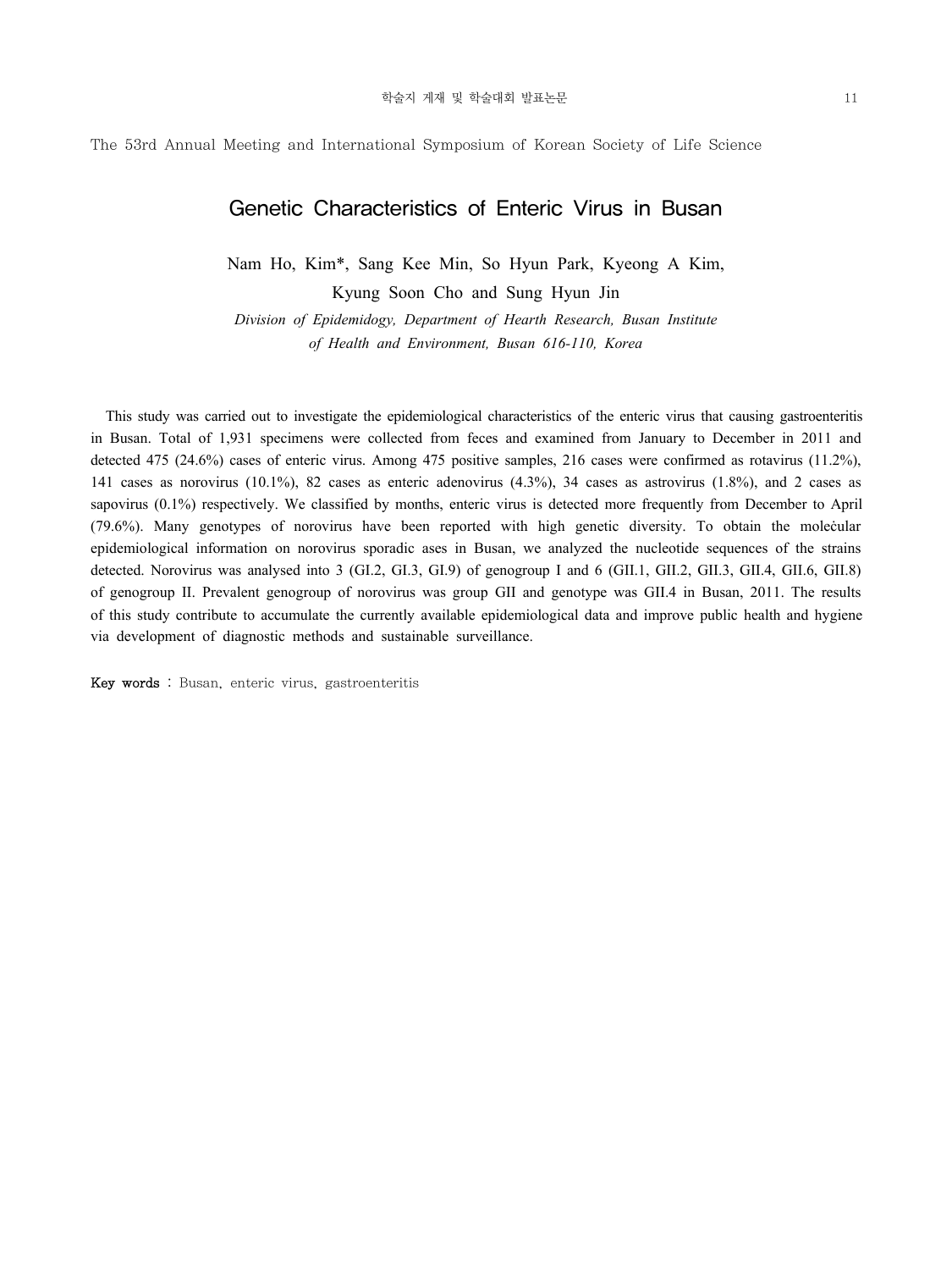### Proceedings for HIV Confirmatory Test during Recent 3 Years in Busan

Sang Kee Min\*, Nam Ho Kim, So Hyun Park, Kyeong A Kim, Kyung Soon

Cho and Sung Hyun Jin

*Division of Epidemiology, Department of Health Research, Busan Institute of Health and Environment, Busan 616-110, Korea*

 In Korea, HIV confirmatory tet is carried out by National Institute of Health and Public Health and Environment Reserarch Institute by law. Our laboratory commits HIV confirmatory test for the reactive srum or plasma by HIV screenign test in Busan. These reactive specimens are collected from the HIV screening agency such as civic local health center, local clinics, university hospitals, military manpower adminstration, and blood center of Korea Red Cross. The algorithm for our laboratory to accomplish HIV confirmatory test includes ELISA (*Vironostika*Ⓡ *HIV Uni-Form II plus O*), particle agglutination test (*PA test, Serodia*<sup>®</sup> *HIV-1/2*). P24 antigen test (*VIDAS*<sup>®</sup> *HIV P24 II Antigen*), western blot (*MP diagnostics*<sup>®</sup> *HIV Blot 2.2*). This study intends for checking the results of HIV confirmatory test during recent 3 years in Busan. A total of 3,162 specimens were examined and 2,647 (83.7%) specimens were turned out to be negative using with our ELISA and PA protocols. The remaining 515 (16.3%) specimens were assayed with anti-HIV western blot and 109 (21.2%) were confirmed to be negative, 327 (63.5%) to be postive, 79 (15.3%) to be indeterminate. Among the indeterminate case, it is needed to review the follow-up results retrospectively, so we will analyze indeterminate case in next time.

Key words : HIV confirmatory test, ELISA, PA, western blot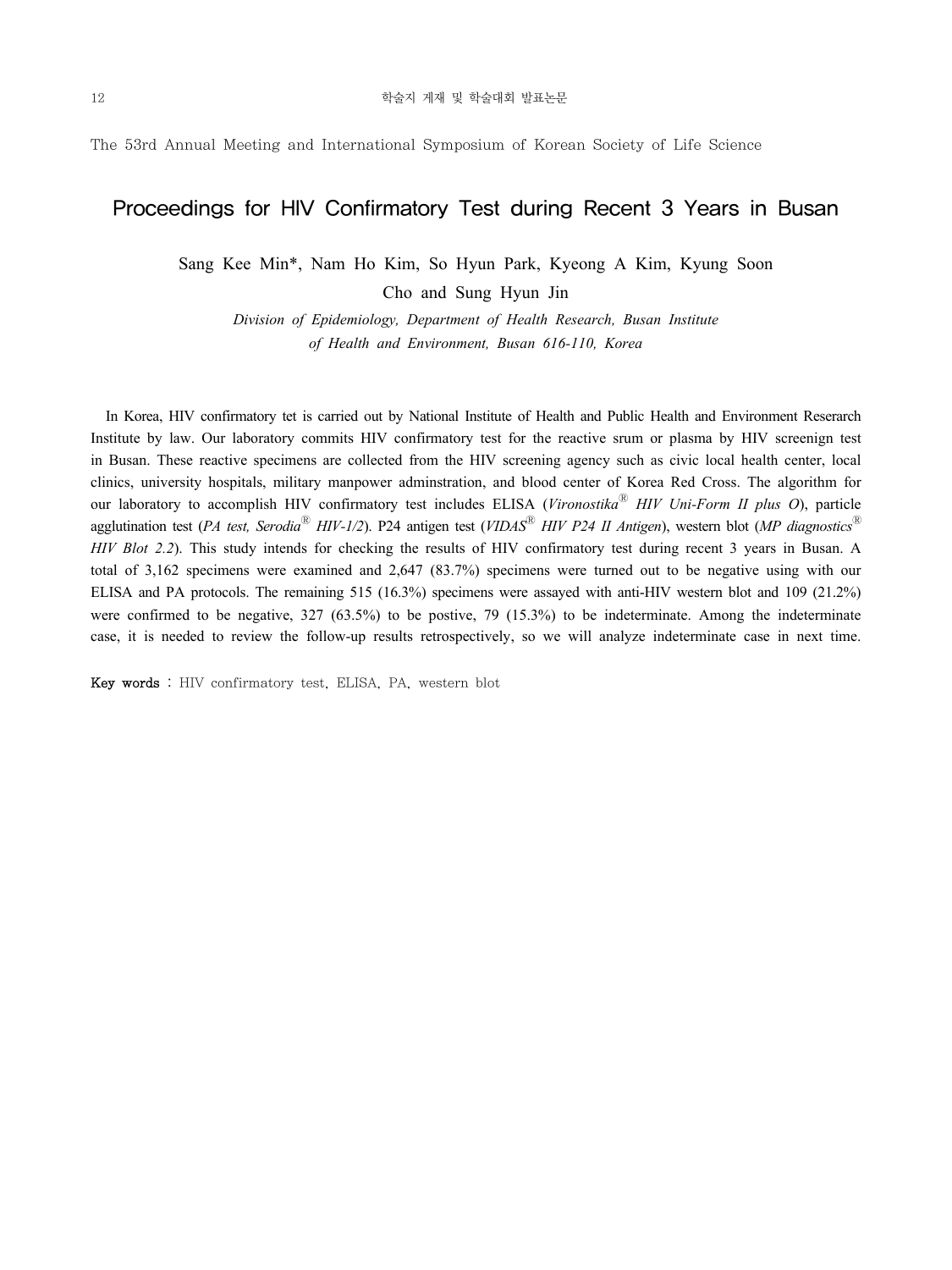Korean J. Soil Sci. Fert. 45(1), 107-111 (2012)

## Distribution Characteristics of Dioxins in Marine Sediment from Busan Port in Korea

Tae-Uk Jeong<sup>\*†</sup>, Dong-Cheol Seo<sup>1†</sup>, Seung-Ryul Jeong, Bok-Joo Song, Jeong-Gu Cho, Pyung-Jong Yoo, Gi-Gon Kim, Ju-Sik Cho<sup>1</sup>, and Jong-Soo Heo<sup>2</sup>

*Industrial Environmental Division, Busan Institution of Health & Environment, Busan, 611-813, Korea*

*1 Department of Bio-Environmental Sciences, Sunchon National University, Suncheon, 540-742, Korea*

*2 Division of Applied Life Science (BK21 Program) & Institute of Agriculture and Life Science,* 

*Gyeongsang National University, Jinju, 660-701, Korea*

† *Both authors contributed equally to this work and are considered co-first authors*

 Eight marine sediments from Busan port in Korea were annually analyzed to examine the concentration distribution of dioxins from 2006 to 2010. Yearly mean concentration of dioxins ranged from 186.3 to 383.3 pg g-1 in real values and 5.087 to 8.541 pg-TEQ (Toxicity equivalency) based on dry weight of samples. The dioxin concentration at the site near fishing market was the highest concentration among all sampling sites. Also the dioxin concentration at the sites with various pollutant sources such as large ships, sewage influx and thermal power station as well as fishing market was higher than that of the sites without specific pollutant sources. Another main factor that affects the dioxin concentration is topography characteristics of the bay. The bay has relatively high dioxin concentration because of the lack of the pollutant diffusion. This study demonstrated that the dioxin concentration in the site with pollutant sources and the lack of the pollutant diffusion was relatively high as compared with the other sites. As a result of contribution ratio of dioxin congeners, OCDD (Octachlorodibenzodioxin) in all sites was major contributor in real value, in contrast, dioxin congeners in TEQ values were dominated by 2,3,4,7,8-PeCDF.

Key words : Sediment, Dioxin, Distribution, Contribution rate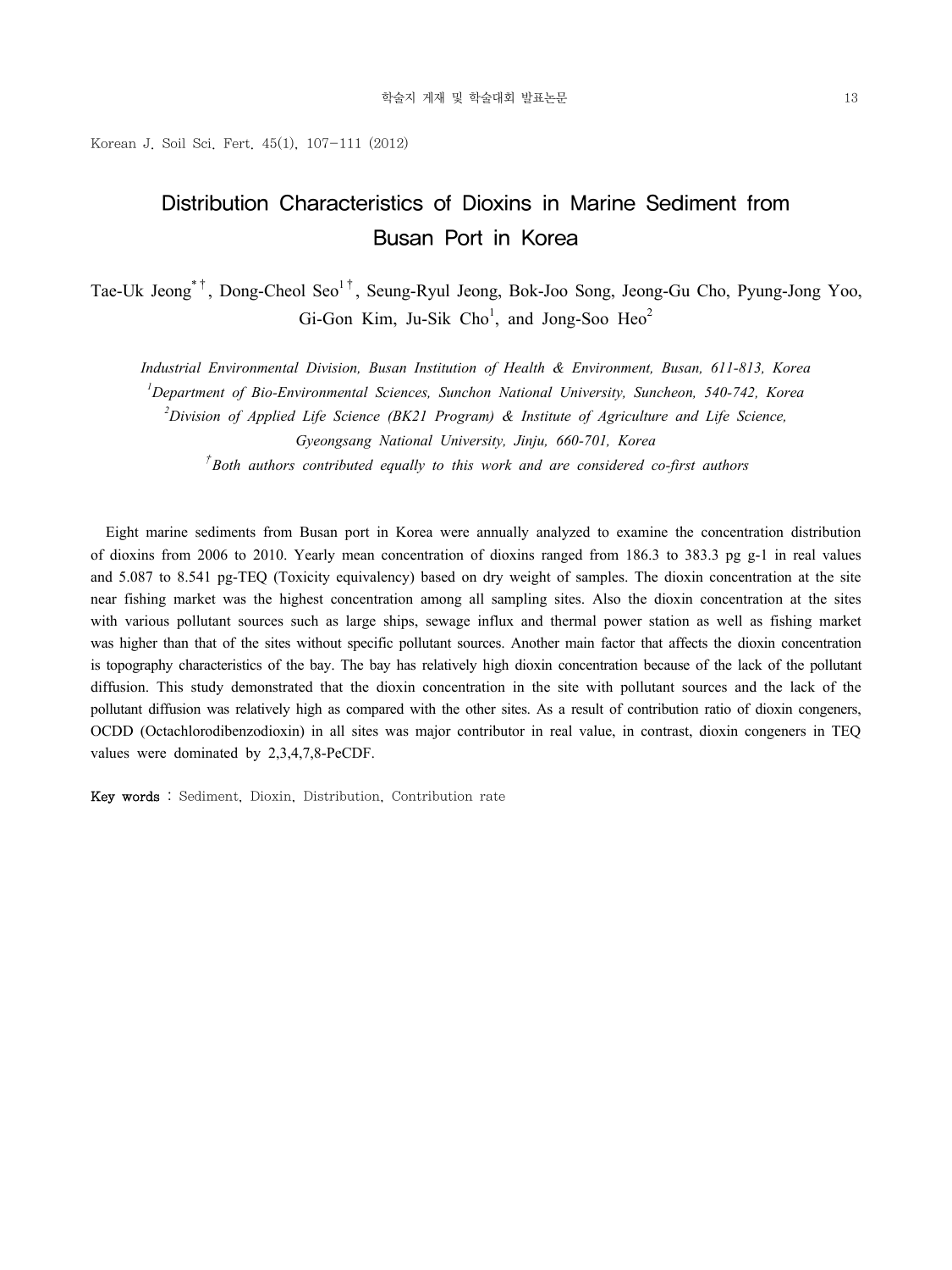# Distribution of u-POPs in Exhaust Gas and Ash from Incinerator

Tae-Uk Jeong, Bok-Ju Song, Seung-Min Lee, Seung-Ryul Jeong, Sook-Jin You, Dong-Min Kwon, Pyung-Jong You and Gi-Gon Kim *Busan Institute of Health & Environment Buk-gu Mandeok-dong 945-5, Busan 616-110, Korea masango48@korea.kr*

#### Abstract

 To study the distribution characteristics of unintentional persistent organic pollutant(u-POPs) in exhaust gas, bottom ash and fly ash from incinerator, five municipal waste incinerator were investigated. The results were as follows. Dioxins concentration from exhaust gas except A incinerator were slightly detected with the range from 0.000 to 0.005 ng TEQ/Sm<sup>3</sup>. this concentration was a meager level compared to the effluent quality standard with  $0.1$  ng-TEQ/Sm<sup>3</sup>. The concentrations of co-planar PCBs and hexachlorobenzene were in the range of  $0.000 \sim 0.003$  ng-TEQ/Sm<sup>3</sup> and  $0.000 \sim 15.146$  ng/Sm<sup>3</sup>, respectively. In the case of bottom ash, the dioxin concentration except A incinerator was generally low level. And co-planar PCBs concentration was low level compared to the dioxin concentration. HCB concentration was detected in the range of 0~8.5 ng/g at all incinerators. All investigated items were more detected in fly ash than in bottom ash. Especially, these items in B incinerator were higher dectected than in the other incinerator. So it was needed to make its best effort at the incinerator operating the electric precipitator to reduce the u-POPs concentration.

Key words : uPOPs, exhaust gas, bottom ash, fly ash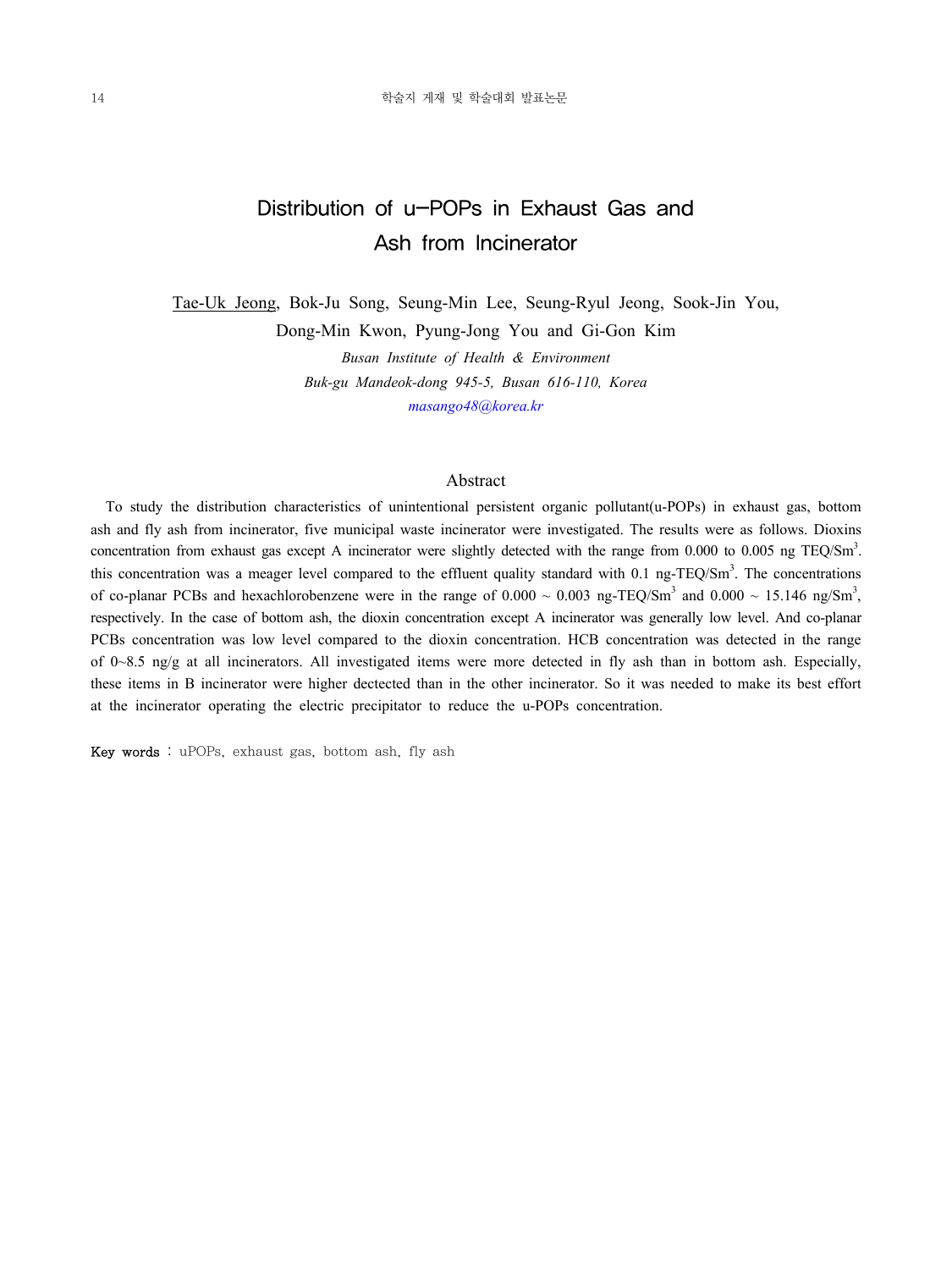# EVALUATION OF DIOXIN CONTAMINATION IN SEDIMENT FROM BUSAN PORT, THE REPUBLIC OF KOREA USING PRINCIPAL COMPONENT ANALYSIS

Tae-Uk Jeong<sup>\*1</sup>, Seung-Ryul Jeong<sup>1</sup>, Bok-Joo Song<sup>1</sup>, Jeong-Gu Cho<sup>1</sup>, Pyung-Jong Yoo<sup>1</sup>, Gi-Gon Kim<sup>1</sup>, Dong-Cheol Seo<sup>2</sup>, Ju-Sik Cho<sup>2</sup>, Jong-Soo Heo<sup>3</sup>

*1 Industrial Environmental Division, Busan Institution of Health & Environment, Busan, 611-813, Korea ;* 

*2 Department of Bio-Environmental Sciences, Sunchon National University, Suncheon, 540-742, Korea ;* 

*3 Divisionof Applied Life Science (BK21 Program) & Institute of Agriculture and Life Science, Gyeongsang National University, Jinju, 660-701, Korea* 

#### Introduction

 Busan metropolitan city, the second largest city in Korea is located on southeastern tip of Korean peninsula and faced with the East Sea. Busan port, the world's 5th busiest container port and the largest transshipment port in Northeast Asia, handled more than 16million TEU (twenty foot equivalent units) in 2011. It is estimated that there are many pollutants from ships in Busan port. Also the pollutants that flow in the river and the sewer pipe, were accumulated inside the Busan port because of the topography characteristics of the bay. Especially, dioxins with hydrophobic properties tend to accumulate in sediments that are the final reservoir of pollutants<sup>1</sup>. Because of the higher density and low water solubility of dioxins, dioxins released from sources tend to adsorb and accumulate in soil or sediments. Dioxins released in the atmosphere return to the soil, plants or organisms by dry and wet deposition process and finally accumulate to human beings through food chains<sup>2</sup>. It is assumed that soils and sediments are the largest reservoir media of dioxins. Especially, marine sediments are main route for marine life to adsorb dioxins. The monitoring of dioxins in marine sediments from the Korean coast including Busan port has been regularly undertaken on a national scale by the ministry of land, transport and maritime affairs<sup>1)</sup>. Because this monitoring can't represent the characteristics of Busan port, we are monitoring the marine sediments from Busan port divided into eight sites. This study focused on spatial distribution of dioxins in sediments and the evaluation of dioxin contamination characteristics in sediments from Busan port in South Korea using principal component analysis.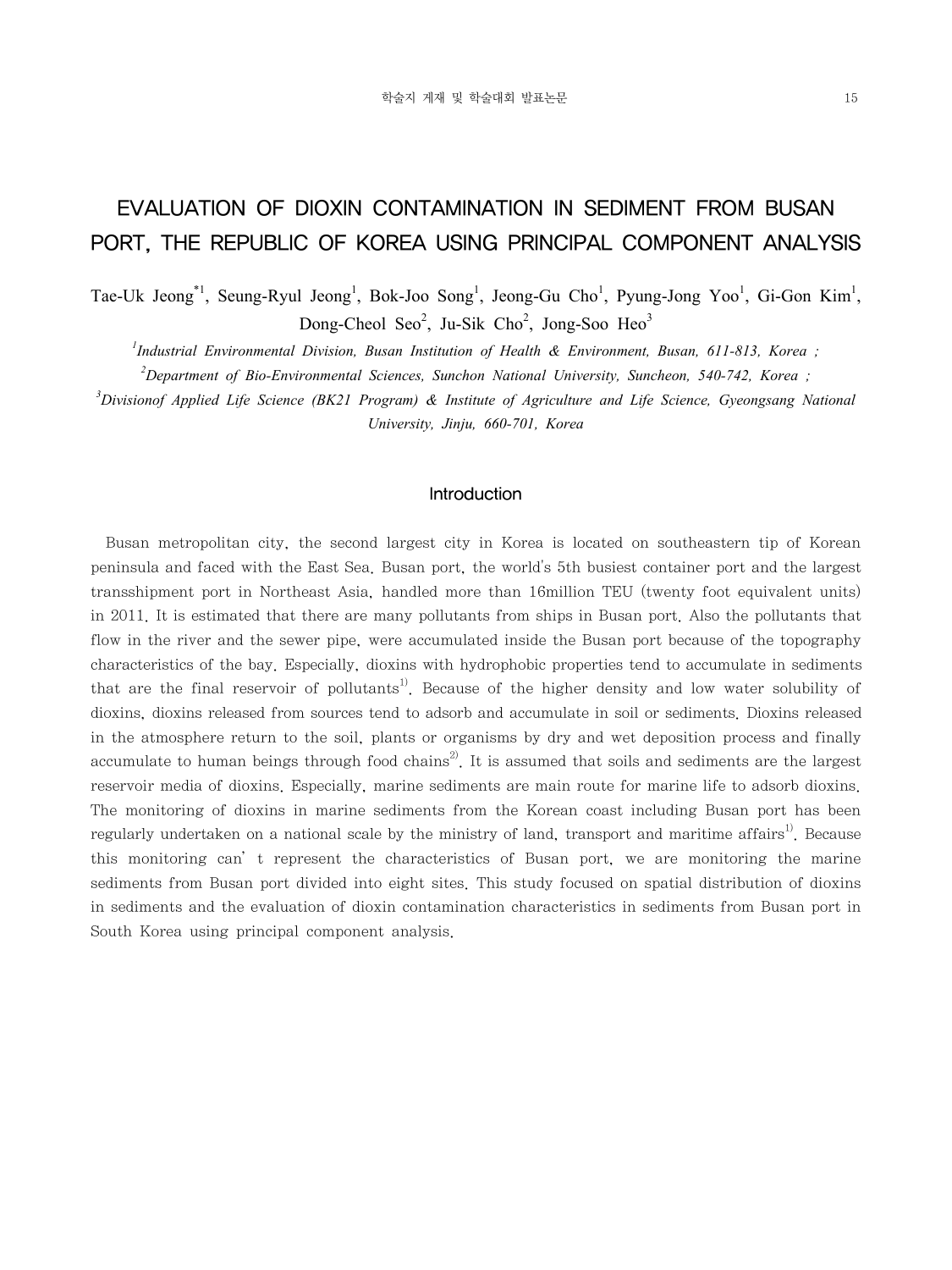2012 KSMCB Annual Meeting Oct, 10-12, 2012, COEX, Seoul, Korea

## Isolated Respiratory Virus and Clinical Features Analysis of Acute Respiratory Illness in Busan

Yon-Koung Park\* , Nam-Ho Kim, So-Hyun Park, Eun-Hee Park, Su-Jeong

Hwang, and Seong-Hyun Jin

*Epidemiology Division, Busan Metropolitan city Institute of Public Health and Enviromnet, Busan 616-110, Korea \*Corresponding author : akacia@korea.kr*

 Acute respiratory illness (ARI) is the most frequent infectious disease of humans. They result in major economic impact through loss of productivity and strain on healthcare systems. This study aimed to define the causative viruses and clinical features of ARI to in Busan from January 2008 to June 2011. A total of 2,631 ARI were analyzed. Nasopharyngeal aspirate and throat swab was obtained for virus detection. Rhinovirus (RV), adenovirus(ADV), respiratory syncytial virus (RSV), coronavirus (CoV), enterovirus (EV), bocavirus (BoV) and parainfluenaz virus (PIV) were identified using PCR. Viral agents were isolated in 31.9% (840 cases). The common identified pathogens were RV (13.2%), ADV (9.6%), RSV (2.4%^), CoV  $(2.3\%)$ , EV  $(2.0\%)$ , VoV  $(1.9\%)$  and PIV  $(0.5\%)$ . The occurrence of viral ARI was highest 1-5 years of age. Some clinical features of viral ARI (ADV, BoV, RV, CoV and RSV) were significantly different. PIV and EV were not. Adenovirus isolated by more than triple in the 2010 compared to 2008 and 2009. Adenovirus isolated in 2009 and 2010 identifide most type 3 and isolate in 2011 identifide most type 1.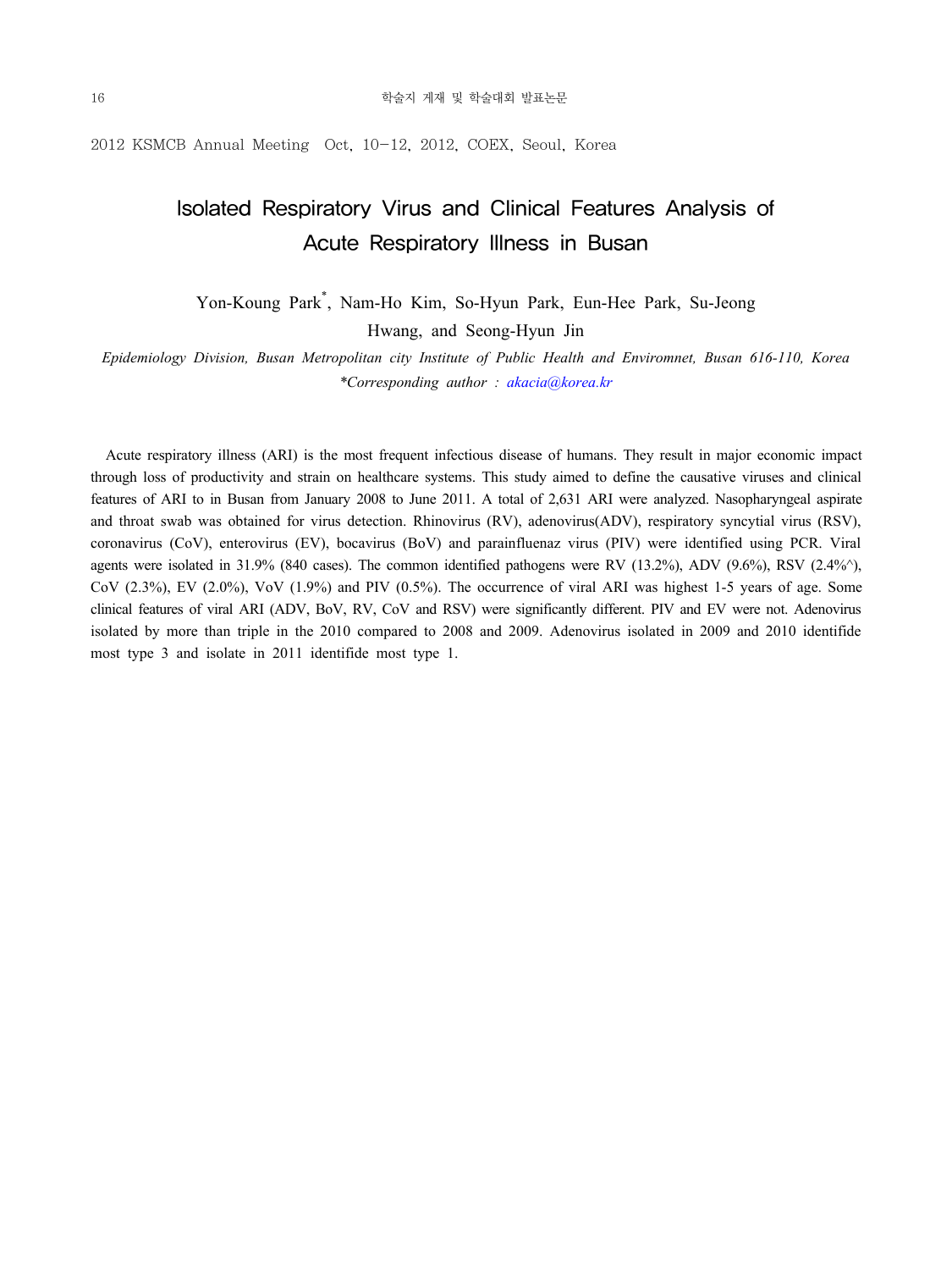### Characteristics of Indoor Air Quality in Subway Station in Busan

Eun-Jeong Cho·Jeong-Guu Cho·Pyung-Jong You·Gi-Gon Kim

*Busan Institute of Health and Environment cej1276@korea.kr 120, Hambakbong-ro 140 beon-gil, Buk-gu, Busan 616-842, Korea*

#### Abstract

 The Subway is the major public transportation used by an common people. So the subway station is included in multiple-use facilities on "Control act of indoor air quality on multiple-use facilities. The major pollution sources of indoor air in subway station are outdoor air. Also, the structure of station, ventilation system and both heating and coolling system have a strong influence on indoor air quality. The exposure of pollutant in indoor is more harmful than in outdoor. The research on indoor air quality is fortified in U.S. for these reason. So we have investigated the characteristics of indoor air quality in subway station to establish countermeasures for controlling indoor air quality.

This study is Indoor air quality monitoring system in subway station in busan During year 2011

 Monthly average PM10 level is the highest in February because of the yellow dust. And the concentration is in the range of  $38~66$  ug/m<sup>3</sup> in all monitoring sites.

 Monthly average CO level is the highest in from June to August in all sites. Especially, D station having the highest CO level is judged to be influenced by basement garage.

Monthly average  $CO_2$  level is in the range of 457  $\sim$  578 ppm. And there were few changes in  $CO_2$  level by month, hour and monitoring sites.

Monthly average  $NO_2$  level is the highest in February and June. And there has been a decrease in  $NO_2$  level in other time.

Key words : IAQ, Subway station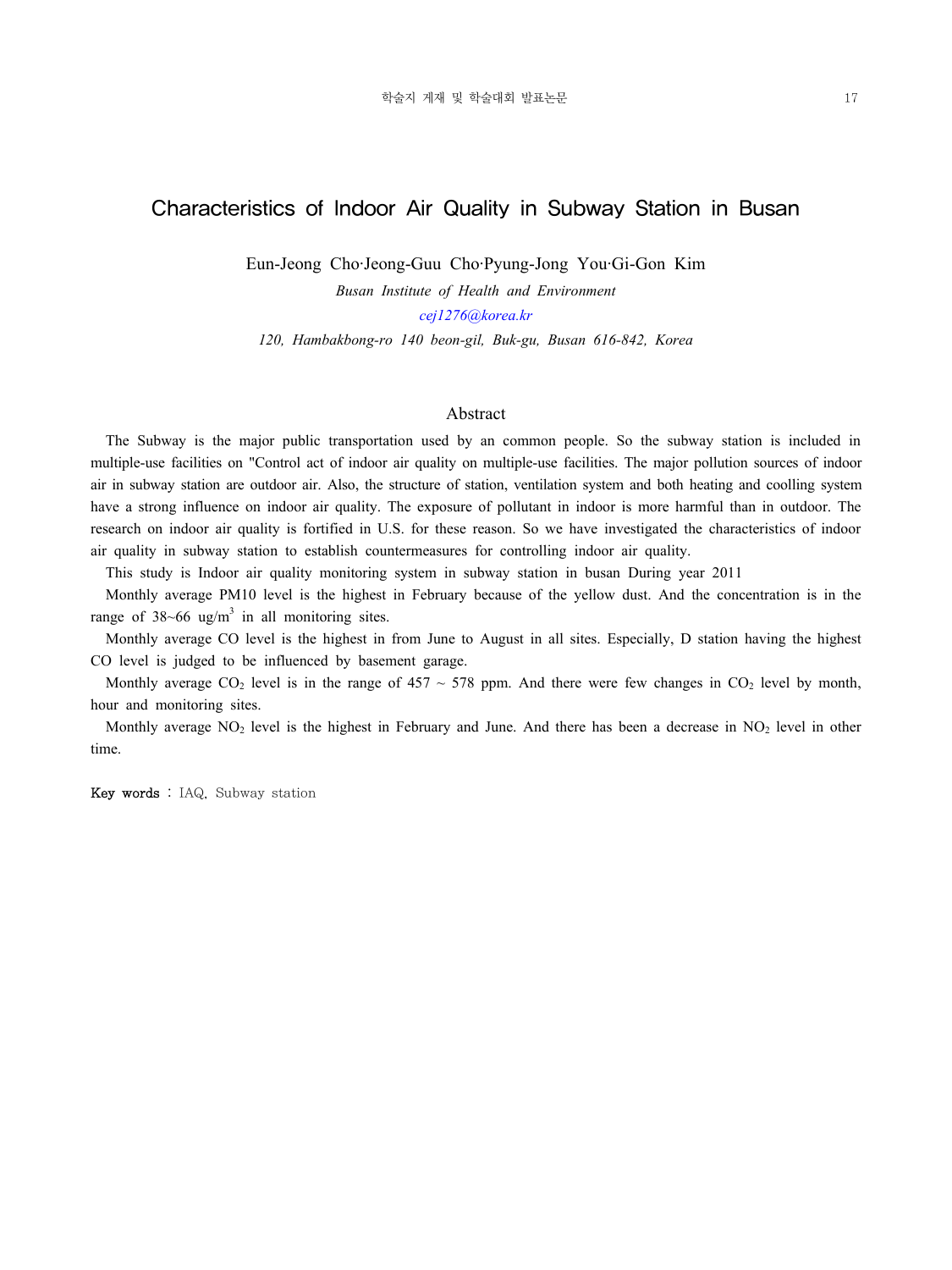## Molecular Epidemiology of Human Enterovirus Isolated from Busan in 2011

So Hyun PARK<sup>1,2</sup>, Heui-Soo Kim<sup>2,\*</sup>, Sang-Kee Min<sup>1</sup>, Nam-Ho Kim<sup>1</sup>, Kyeong-A Kim<sup>1</sup>, and Kyeong-Soon  $Cho<sup>1</sup>$ 

*1 Division of Epidemiology, Department of Health Research, Busan Metropolitan City Institute of Health & Environment, 2 Department of Biological Sciences, College of Natural Sciences, Pusan National University*

#### Abstract

 Human Enteroviruses (HEVs) are a major causing-viruses of herpangina, HFMD(hand, foot, and mouth disease) and other neurological diseases. This study was carried out to investigate the epidemiological characteristics for HEVs in Busan area from January to December, 2011. 1,200 specimens were totally collected from hospitalized patients and were tested for HEV from stool, cerebrospinal fluid and throat swab using cell culture and real-time Reverse transcription polymerase chain reaction(RT-PCR). 215 positive specimens were grouped into 11 different HEV genotypes using VP1 RT-PCR. The major etiological agents were Coxsackievirus B5 ( $n=60$ , 27.6%) and Enterovirus 71( $n=16$ , 7.4%). The occurrence was found to be distributed all year with the highest occurrence rate during summer season (May to September, n=179, 83.3%). The majority of the enterovirus was isolated from specimens under 14 years old and especially, the highest occurrence showed to specimens under on month old(n=62, 28.8%). Enterovirus isolates were distributed into male (111 cases, 51.6%) and female (104 cases, 48.4%).

Key words : Human Enterovirus,Coxsackievirus A(CA),Enterovirus 71(EV71),Coxsackievirus B(CB),Echovirus